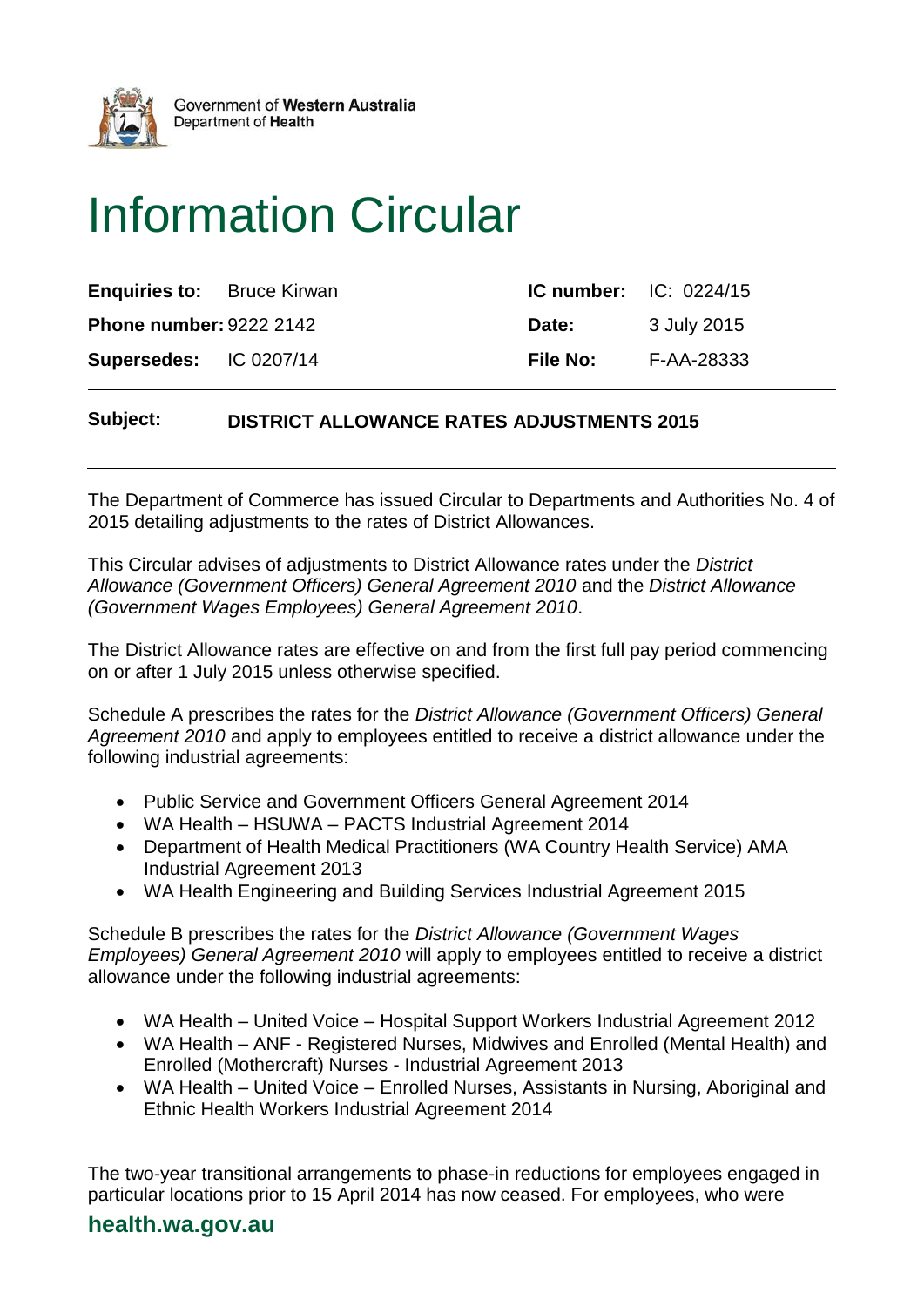engaged prior to 15 April 2014, in the localities of Karratha/Dampier, Kimberley (other than the exception locations) and Pilbara (other than the exception locations) the new rates will be lower due to the transitional arrangements process concluding.

All employees will now be on a single schedule of rates regardless of their engagement date at that locality.

Any queries regarding this circular can be sent to: [industrial.relations@health.wa.gov.au](mailto:industrial.relations@health.wa.gov.au)

Marshall Warner **DIRECTOR HEALTH INDUSTRIAL RELATIONS SERVICE**



#### **This document can be made available in alternative formats on request for a person with a disability.**

© Department of Health 2014

Copyright to this material is vested in the State of Western Australia unless otherwise indicated. Apart from any fair dealing for the purposes of private study, research, criticism or review, as permitted under the provisions of the *Copyright Act 1968*, no part may be reproduced or re-used for any purposes whatsoever without written permission of the State of Western Australia.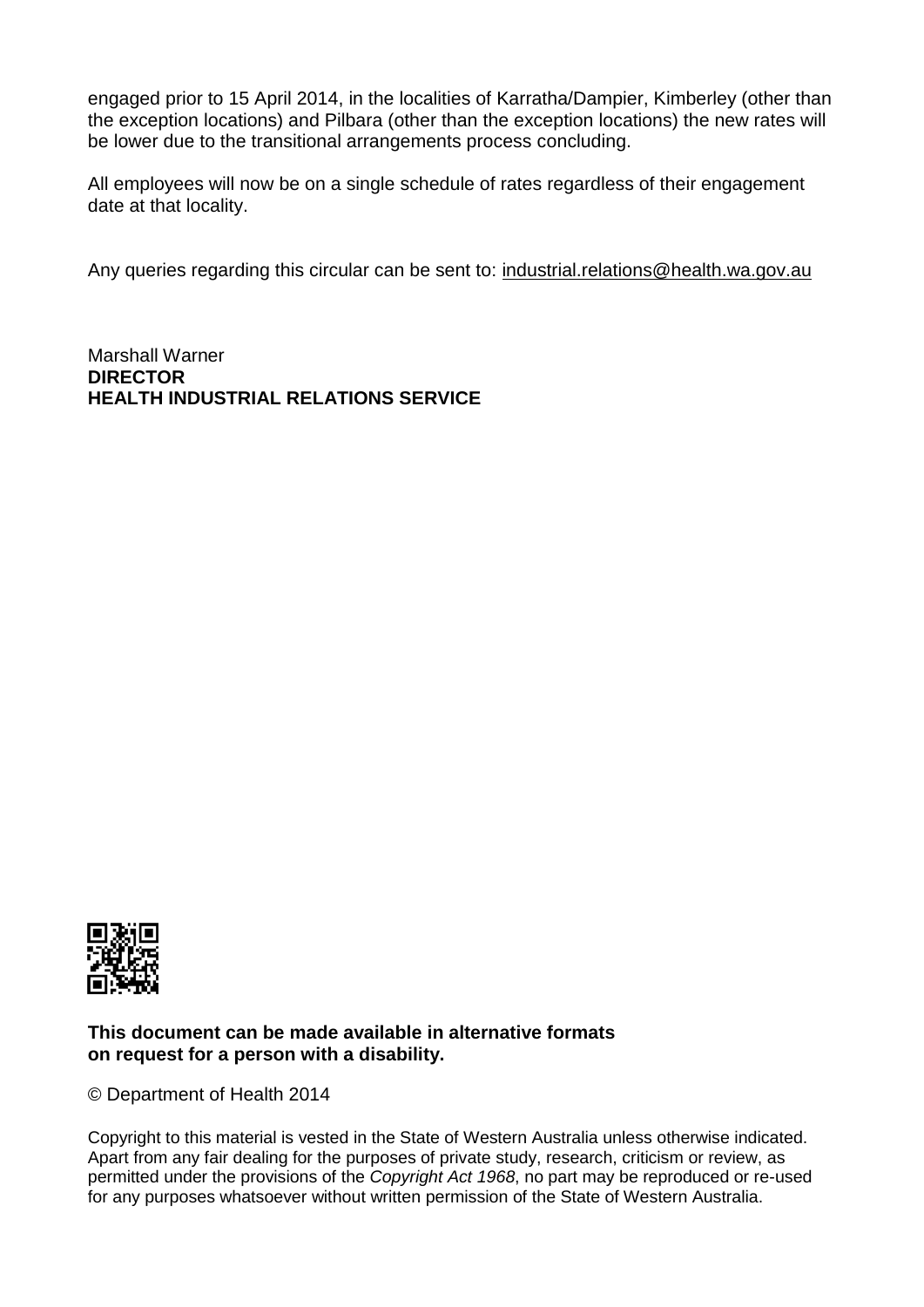# **DISTRICT ALLOWANCE – GOVERNMENT OFFICERS**

| <b>REGIONAL</b>       | <b>STANDARD RATE</b> | <b>EXCEPTIONS TO</b>          | <b>RATE</b> |
|-----------------------|----------------------|-------------------------------|-------------|
| <b>DEVELOPMENT</b>    | \$p.a.               | <b>STANDARD RATE</b>          | \$ p.a.     |
| <b>ZONES</b>          |                      | <b>TOWN OR PLACE</b>          |             |
| Kimberley             | 7,436                | <b>Broome</b>                 | 8,361       |
|                       |                      |                               |             |
| Pilbara               | 9,299                | Karratha/Dampier              | 9,449       |
|                       |                      |                               |             |
| Gascoyne              | 6,868                | Carnarvon                     | 4,387       |
| Mid West              | 3,210                | Geraldton                     | 1,239       |
|                       |                      |                               |             |
| Goldfields-Esperance  | 2,734                | Kalgoorlie/Boulder            | 2,354       |
|                       |                      | Esperance                     | 2,399       |
|                       |                      | Warburton                     | 4,791       |
|                       |                      |                               |             |
| Wheatbelt             | Nil                  | <b>Outside Exclusion Zone</b> | 2,043       |
|                       |                      |                               |             |
| <b>Great Southern</b> | Nil                  | <b>Outside Exclusion Zone</b> | 2,043       |
|                       |                      | Jerramungup                   | 2,043       |
|                       |                      |                               |             |
|                       |                      |                               |             |

The following rates are applicable from the first pay period on or after 1 July 2015 for all salaried employees.

The following transitional District Allowance rates **have ceased to** apply to Government Officers who were engaged in the Kimberley, Pilbara or Karratha/Dampier prior to 15 April 2014.

The application of these rates will cease after the final pay period commencing just prior to 1 July 2015:

| <b>REGIONAL</b><br><b>DEVELOPMENT</b><br><b>ZONES</b> | <b>STANDARD RATE</b><br>\$ p.a. |
|-------------------------------------------------------|---------------------------------|
| Kimberley                                             | 9,230                           |
| Pilbara                                               | 12,661                          |
| Karratha/Dampier                                      | 12,865                          |